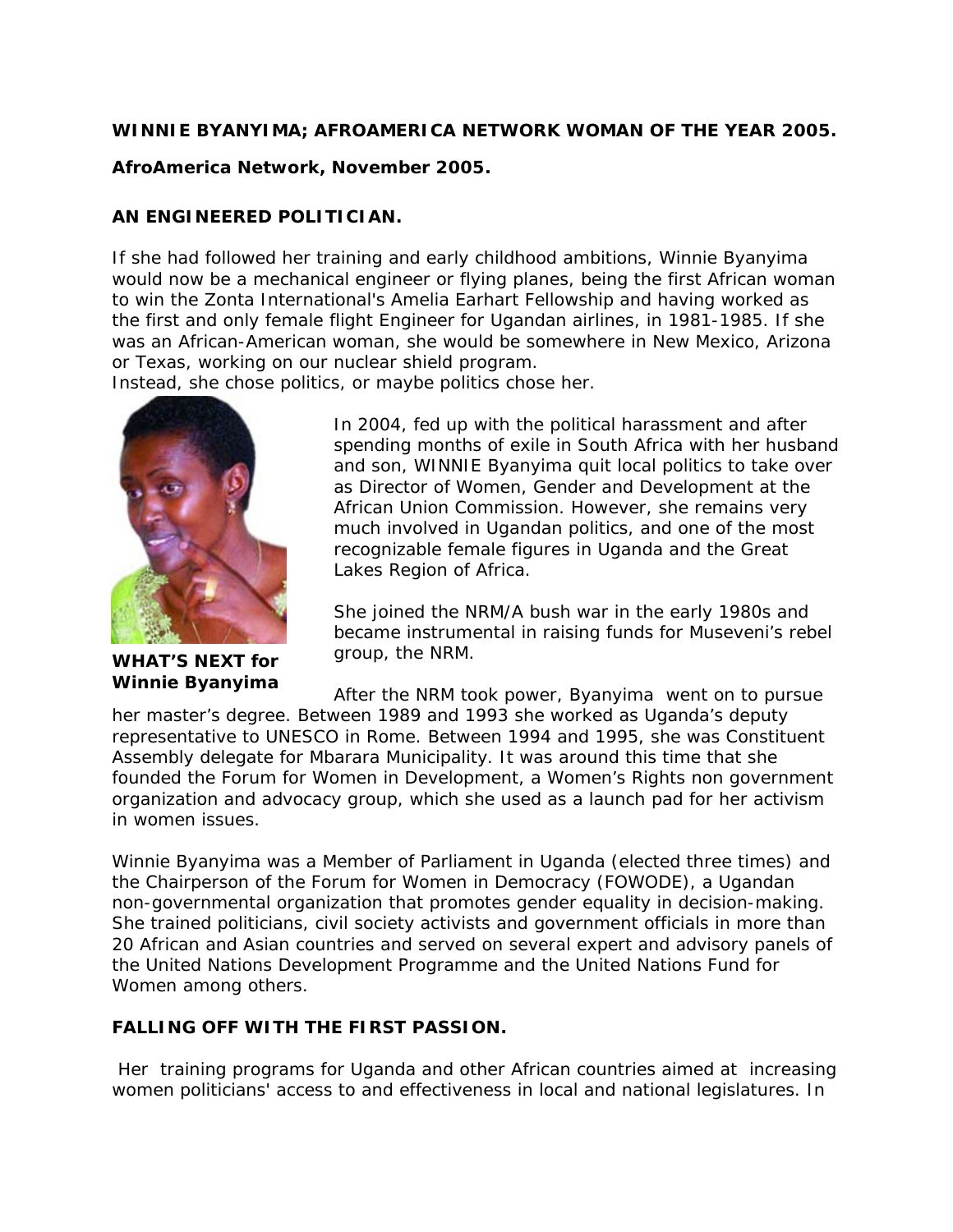Parliament, she mainly focused on issues of transparency and accountability and gender equality.

In 1996, Ms. Byanyima, again into the Parliament, became instrumental in the censure of two ministers, Brigadier General Jim Muhwezi and Sam Kuteesa, accused of influence-peddling.

In 1998, she was appointed director of information at the Movement Secretariat and in February 1999 she was sacked from the post. When she married Dr. Kizza Besigye later in 1999, she emerged from the sacking politically stronger.

Between September 2000 and March 2001, Byanyima campaigned for Besigye in a bid to unseat President Museveni, but lost the 2001 presidential polls.

She and the current President of Uganda, Yoweri Museveni were close since childhood. They started out as friends growing up in their native Mbarara District, fought side by side in the National Resistance Army - which she joined in 1982 and elected leaders under the National Resistance Movement.

In May 2001, she retook her Parliament seat after defeating Museveni's favorite,



Mbarara RDC Ngoma Ngime. In the aftermath of that election, Byanyima's life took a turn for the worse with the harassment from the security apparatus that led to the flight of her husband, in August 2001 to the United States and later to South Africa.

On September 10, 2001, Byanyima was arrested for illegal possession of an unlicensed firearm, but was released thereafter, after it emerged that the weapon legally belonged to her husband.

# **ACHIEVEMENTS OF A WHO'S WHO.**

Ms. Byanyima was an elected delegate to the Constituent Assembly, which deliberated a new constitution in 1995, and was also elected Chair of the Assembly's Women's Caucus. She was Uganda's Deputy Permanent Delegate to the U.N. Educational, Scientific and Cultural Organization (UNESCO) for five years. She was named by the World Economic Forum as a "Global Leader of Tomorrow" in 1995 and was voted "Woman of the Year" in 1997 and 1998 by the Ugandan press. Ms.

Byanyima has been a member of the executive board of the UN University's Institute for New Technologies, and on the African Capacity-Building Foundation executive board and the Gender Advisory Board of the U.N Commission on Science and Technology for Development (UNCSTD). She is also a member of the Advisory Council of Equality now an international women's human rights NGO.